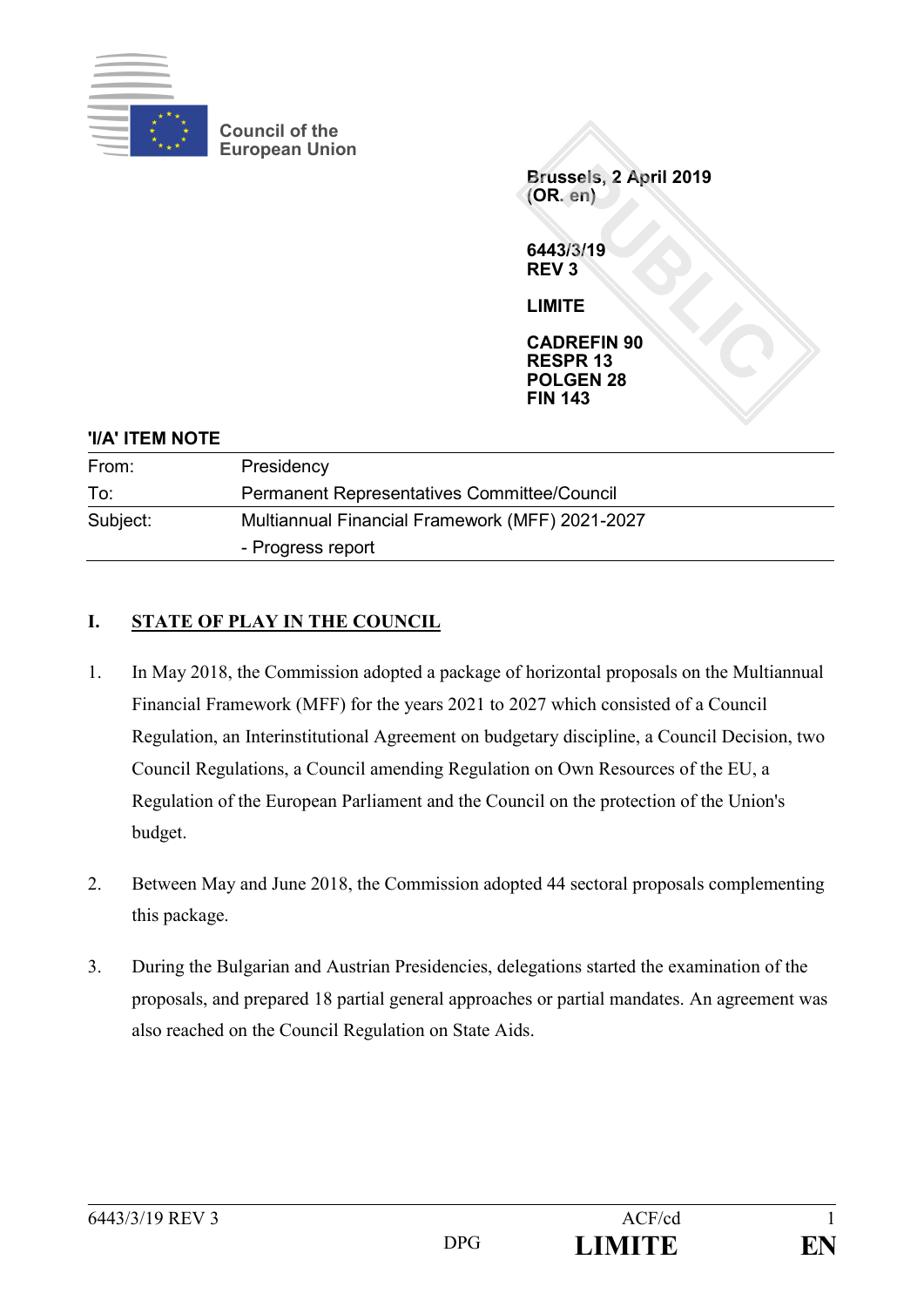- 4. During the first General Affairs Council under its Presidency on 8 January 2019, the Romanian Presidency expressed its intention to make as much progress as possible on sectoral files.
- 5. Since January, two more partial mandates for some elements of the *Cohesion Policy Legislative Package 2021-2027* and for the *InvestEU* programme - as well as two more partial general approaches - for the *European Globalisation Adjustment Fund* (EGF) and the *Instrument for Pre-accession Assistance* (IPA III) - were granted.

## **II. RELATIONS WITH THE EUROPEAN PARLIAMENT**

- 6. The European Parliament has adopted first reading positions on several sectoral proposals without entering in negotiations with the Council, namely on: *Single Market Programme, EU Anti-Fraud Programme, European Globalisation Adjustment Fund, Pericles IV programme, Creative Europe programme, Erasmus programme, European Solidarity Corps programme, Neighbourhood, Development and International Cooperation Instrument, Cross-border mechanism, Instrument for Pre-accession Assistance (IPA III), European Regional Development Fund and Cohesion Fund, Asylum and Migration Fund, Integrated Border Management Fund, Internal Security Fund, Specific provisions for the European territorial cooperation goal (Interreg)* and the *Common provisions on the European Regional Development Fund, the European Social Fund Plus, the Cohesion Fund, and the European Maritime and Fisheries Fund and financial rules for those.*
- 7. The Romanian Presidency has also started negotiations with the European Parliament on 13 MFF-related sectoral files, on the basis of the relevant partial general approaches or partial mandates.
- 8. Without prejudice to the final outcome of the horizontal negotiations on the MFF, the European Parliament and the Council now share a common understanding on ten sectoral files, namely *Digital Europe*, *European Defence Fund*, *Space Programme, Rights and Values Programme*, *Justice Programme, LIFE, Horizon Europe (Framework Programme Regulation), InvestEU, Fiscalis* and the *Connecting Europe Facility*.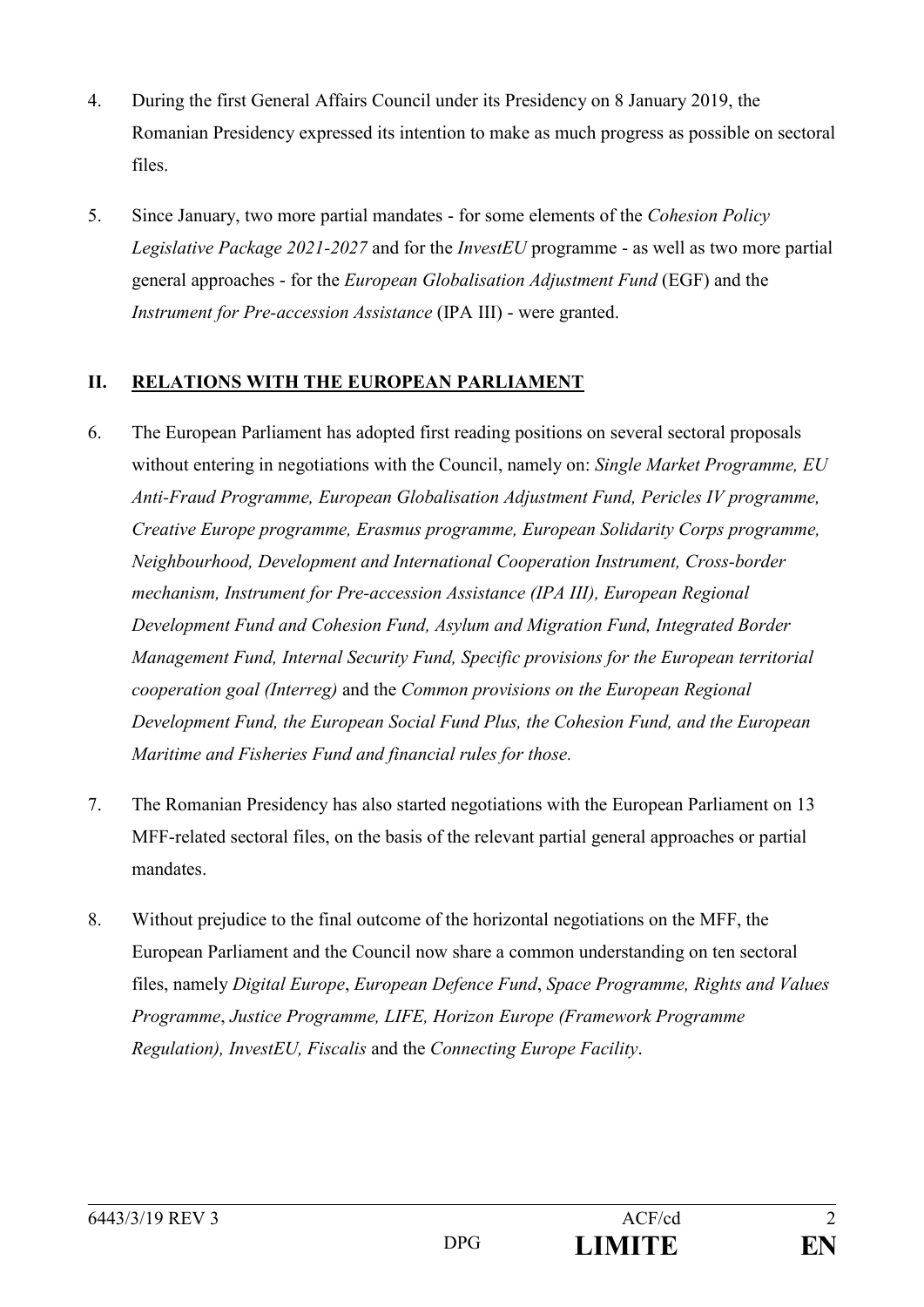- 9. On 27 February 2019, COREPER endorsed the proposed Presidency approach to consolidate the progress made with the European Parliament**<sup>1</sup>** , and in particular the possibility to send a letter to the European Parliament to recognise the progress.
- 10. On 26 March 2019, President Tajani replied to the President of the Council. In this context, on 1st April 2019 COREPER approved that the Presidency sends a letter on behalf of the Council to transmit to the European Parliament the documents which contain the texts of the common understandings**<sup>2</sup>** .
- 11. COREPER is invited to take note of progress achieved, and transmit this report to the Council for its information.

\_\_\_\_\_\_\_\_\_\_\_\_\_\_\_\_\_\_\_\_\_\_\_\_

<u>.</u>

 $\frac{1}{2}$  doc. ST 6428/1/19 REV1

**<sup>2</sup>** doc. ST 7946/19